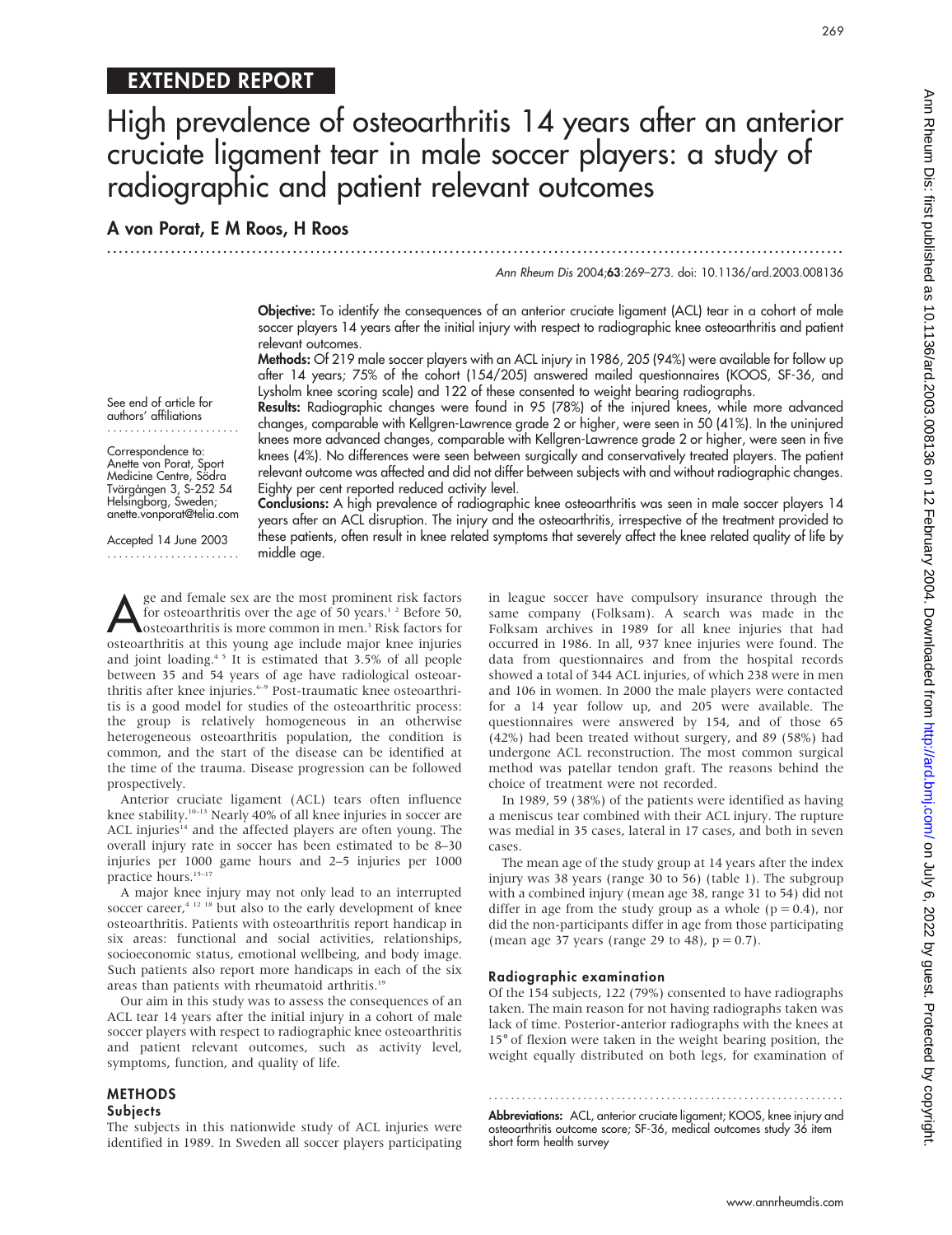| Table 1                                                    | Characteristics of the study group and the subgroups operated, non-operated, osteoarthritis, and non-osteoarthritis |                                                                                                  |                                                                                                               |                                                                                                        |                                                                                                        |  |  |  |
|------------------------------------------------------------|---------------------------------------------------------------------------------------------------------------------|--------------------------------------------------------------------------------------------------|---------------------------------------------------------------------------------------------------------------|--------------------------------------------------------------------------------------------------------|--------------------------------------------------------------------------------------------------------|--|--|--|
|                                                            | Study group $(n = 154)$                                                                                             | Operated $(n = 89)$                                                                              | Not operated $(n = 65)$                                                                                       | $OA (n = 50)$                                                                                          | Non-OA $(n = 104)$                                                                                     |  |  |  |
| Age (years)<br>Weight (kg)<br>Height (m)<br>BMI $(kq/m^2)$ | $38(5.2)$ , $(30 \text{ to } 56)$<br>83 (8.5), (58 to 110)<br>181 (6.4), (165 to 205)<br>$26(2.3)$ , $(21$ to $34)$ | 37 (4.2), (30 to 49)<br>83 (8.1), (67 to 105)<br>181 (6.8), (165 to 205)<br>26 (2.3), (21 to 32) | 40 (6.2), (30 to 56)<br>83 (9.0), (71 to 110)<br>181 (5.6), (170 to 193)<br>$26(2.3)$ , $(21 \text{ to } 34)$ | 39 (4.9), (32 to 53)<br>85 (8.4), (68 to 108)<br>182 (6.2), (170 to 205)<br>$26(2.3)$ , $(21$ to $32)$ | 38 (5.4), (30 to 56)<br>83 (8.4), (58 to 110)<br>180 (6.3), (165 to 199)<br>$26(2.3)$ , $(21$ to $34)$ |  |  |  |
| Values are mean (SD), (range).                             |                                                                                                                     |                                                                                                  |                                                                                                               |                                                                                                        |                                                                                                        |  |  |  |

BMI, body mass index; OA, osteoarthritis.

the tibiofemoral joint. All radiographs were taken with a Siemens basic radiological system (film focus distance 1.4 m; Siemens GmbH, Erlangen, Germany) at 70 kV and 10 mA. All were obtained with the same standardised technique.

The frontal views of the tibiofemoral joint from both knees of the subjects were classified according to the recommendations of the Osteoarthritis Research Society.<sup>20</sup> A radiographic atlas was used to evaluate the appearance of the joint space and the presence of osteophytes and to grade these features on a scale from 0 to  $3.^{20}$  Radiographic osteoarthritis was defined as joint space narrowing grade 1 combined with osteophytes, or joint space narrowing grade 2 or more.<sup>13</sup> This definition of osteoarthritis corresponds to Kellgren and Lawrence knee osteoarthritis grade  $2.^{21}$ . The same reader (HR) evaluated all the radiographs. The reader was blinded with regard to the injured side in non-operated subjects. In ACL reconstructed subjects the bone tunnels were visible on  $x$ ray films. The reader in the present study had been shown in an earlier report to have high agreement with another reader. In the previous study there was agreement for medial joint space narrowing in 119 of 136 knees; for lateral narrowing in 133 of 136 knees; and for osteophytes in 243 of 272 compartments.<sup>13</sup>

### **Questionnaires**

Three questionnaires were used to evaluate patient relevant outcomes: the disease specific knee injury and osteoarthritis outcome score (KOOS), the generic short form 36 (SF-36), and the Lysholm knee scoring scale. In addition, data including duration of knee problems and current physical activity level at work and recreation were collected. The subjects were also asked to report current activity level (work and recreation) compared with before the knee injury on a five point Likert scale, ranging from much lower to much higher. The players noted the reasons as ''knee problem,'' "other reasons," or "both" if a change in activity level was experienced.

### Knee injury and osteoarthritis outcome score (KOOS)

The KOOS is a 42 item self administered questionnaire based on the WOMAC osteoarthritis index,<sup>22</sup> proven valid for subjects with ACL injury and early osteoarthritis.<sup>23 24</sup> The KOOS assesses five separate dimensions: pain, symptoms, activities of daily living, sport and recreation function, and knee related quality of life. A score from 0–100 is calculated for each dimension, with 100 representing best possible score.

### SF-36

The medical outcomes study 36 item short form health survey (SF-36) is a widely used measure of general health which comprises eight subscales: physical functioning, role–physical, bodily pain, general health, vitality, social functioning, role–emotional, and mental health.<sup>25</sup> The SF-36 has previously been used in studies of subjects with ACL injury.26 A score from 0 to 100 is calculated for each dimension, 100 representing the best result. The Swedish acute version 1.0 was used.<sup>27</sup>

# Lysholm knee scoring scale

The Lysholm knee scoring scale is an eight item questionnaire developed to assess symptoms and functional disabilities resulting from an ACL injury.<sup>28</sup> All eight items (pain, instability, locking, stairs, swelling, squat, limp, and support) are aggregated into one score from 0 to 100, where 100 indicates normal knee function. The Lysholm scale is intended to be observer administered and no patient instructions are provided in the original version. In this study the Lysholm knee scoring scale was patient administered and the subjects were instructed to consider the last week when filling out the questionnaire.

### **Statistics**

Non-parametric statistics were used. The Kruskal–Wallis test was employed to determine differences for each subscale of the KOOS between groups without or with radiographic osteoarthritis grade 1 to grade 3. The Mann–Whitney U test was used when comparing two groups. A probability (p) value of  $\leq 0.05$  was regarded as significant.

### RESULTS

### Radiography

Radiographic changes were found in 95 (78%) of the injured knees, and of these, radiographic osteoarthritis equivalent to Kellgren and Lawrence grade 2 was seen in 50 (41%). Twenty seven subjects (22%) had no radiographic changes at all. No difference in radiographic outcome was determined between those treated with or without surgery.

The subjects who filled out the questionnaires but declined to undergo a radiographic examination did not differ in age, weight, height, or functional status from those who had radiographs taken. Age and BMI did not differ between subjects with different radiographic grading, nor between subjects in the operated or non-operated group (table 1).

Subjects with a meniscus tear had significantly more radiographic changes equivalent to Kellgren and Lawrence grade 2 or worse (59%  $v$  31%, p = 0.002), but the severity of radiographic osteoarthritis between isolated ACL rupture and associated meniscus tear was similar.

### **Questionnaires**

Only limited problems were noted for the KOOS activity of daily living dimension (table 2). Eighty eight subjects (57%) had an excellent score for this dimension (defined as 95– 100), while only 28 subjects (18%) scored excellent in sport/ recreation, and 18 (12%) in knee specific quality of life. The most influenced items in sport/recreation were ''What difficulty have you experienced in the last week when turning/twisting on your injured knee?'' and ''What difficulty have you experienced in the last week when kneeling?'' One of four subjects reported severe problems with turning/ twisting at least, and one of three reported severe problems with kneeling at least. Of those reporting problems with kneeling, 59% were from the operated group and 41% from the non-operated group. The most affected item in the subscale ''knee specific quality of life'' was ''Have you modified your lifestyle to avoid potentially damaging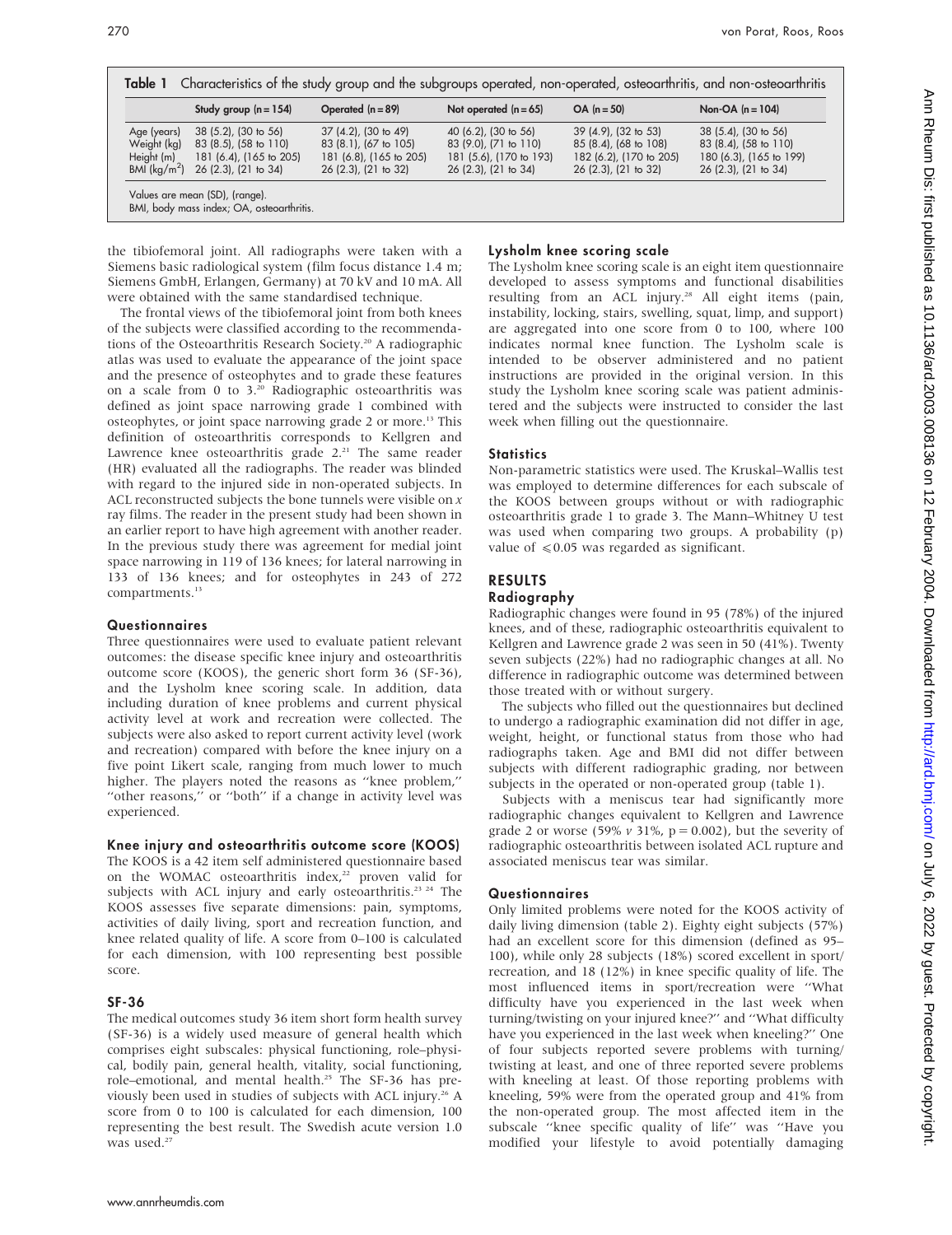|                                      | Study group |                        |              |             | Reference groups       |              |  |
|--------------------------------------|-------------|------------------------|--------------|-------------|------------------------|--------------|--|
|                                      | Mean (SD)   | Range                  | 95% CI       | Mean (SD)   | Range                  | 95% CI       |  |
| KOOS $(n = 154 + n = 50)$            |             |                        |              |             |                        |              |  |
| Pain <sup>*</sup>                    | 84 (16.1)   | (28 to 100)            | 81.9 to 87.1 | 96 (9.9)    | $(50 \text{ to } 100)$ | 93.7 to 99.0 |  |
| Symptoms*                            | 76 (20.2)   | $(14 \text{ to } 100)$ | 72.5 to 79.0 | 94 (9.9)    | $(57 \text{ to } 100)$ | 92.3 to 96.9 |  |
| ADL*                                 | 90(13.5)    | $(37 \text{ to } 100)$ | 88.3 to 92.6 | 96 (10.0)   | $(47 \text{ to } 100)$ | 93.2 to 98.5 |  |
| Sport/rec*                           | 63 (28.7)   | (0 to 100)             | 58.9 to 68.0 | 90 (17.9)   | $(25 \text{ to } 100)$ | 85.6 to 95.1 |  |
| QOL*                                 | 60(24.6)    | $(6 \text{ to } 100)$  | 56.2 to 63.9 | 92 (13.5)   | $(38 \text{ to } 100)$ | 88.6 to 95.7 |  |
| $SF-36$ (n = 152 + n = 948)          |             |                        |              |             |                        |              |  |
| Physical functioning*                | 84.5 (14.5) | $(35 \text{ to } 100)$ | 82.1 to 86.8 | 93.1 (15.4) | (0 to 100)             | 92.1 to 94.1 |  |
| Role-physical*                       | 81.4 (30.9) | (0 to 100)             | 76.5 to 86.4 | 88.5 (26.7) | (0 to 100)             | 86.7 to 90.2 |  |
| Bodily pain                          | 74.3 (22.9) | (22 to 100)            | 70.6 to 78.0 | 78.2 (25.3) | (0 to 100)             | 76.6 to 79.8 |  |
| General health                       | 82.1 (17.0) | $(15 \text{ to } 100)$ | 79.4 to 84.8 | 78.3 (20.2) | (0 to 100)             | 77.0 to 79.6 |  |
| Vitality                             | 70.8 (20.8) | $(15 \text{ to } 100)$ | 67.5 to 74.1 | 71.6 (21.2) | (0 to 100)             | 70.2 to 72.9 |  |
| Social functioning*                  | 93.6 (13.9) | $(25 \text{ to } 100)$ | 91.3 to 95.8 | 89.5 (20.0) | (0 to 100)             | 88.2 to 90.8 |  |
| Role-emotional                       | 91.0(22.4)  | (0 to 100)             | 87.4 to 94.6 | 89.4 (24.3) | (0 to 100)             | 87.8 to 91.0 |  |
| Mental health*                       | 86.4 (12.9) | $(40 \text{ to } 100)$ | 84.4 to 88.5 | 82.2 (18.6) | (0 to 100)             | 81.0 to 83.4 |  |
| Lysholm score* $(n = 154 + n = 131)$ | 77.0 (19.1) | (9 to 100)             | 73.5 to 79.6 | 99 (2.7)    | (77 to 100)            | 98.8 to 99.4 |  |

For the KOOS questionnaire, reference data are from 59 subjects aged 36 to 79 years obtained in a previous study.<sup>39</sup> For the SF-36 questionnaire, reference values are for the general Swedish male population aged 35 to 44 years.<sup>27</sup> For the Lysholm score, reference values are for healthy team athletes aged 13 to 25 years.<sup>40</sup>

 $*$ Significant difference at p $<$ 0.05.

ADL, activities of daily living; CI, confidence interval; KOOS, knee injury and osteoarthritis outcome score; QOL, knee related quality of life; SF-36, medical outcomes study 36 item short form health survey; Sport/rec, sport and recreation function.

activities to your knee?'' Thirty per cent reported severe changes in lifestyle at least because of their knee injury.

The injured players reported significantly worse outcome in the SF-36 subscales ''physical functioning'' and ''role– physical'' compared with Swedish men aged 35 to 44. However, in the subscales ''social functioning'' and ''mental health,'' the players scored significantly higher than the reference group<sup>27</sup> (table 2).

A mean score of 77 (range 9 to 100) was obtained in the Lysholm knee scoring scale. Sixty three subjects (41%) showed excellent or good results (100–84 points). Subjects with radiographic osteoarthritis did not have significantly different scores from subjects without osteoarthritis (table 3).

There was no difference in outcome of the questionnaire between those treated with ACL surgery and those who were not (table 3). A surgically treated meniscus injury in addition to the ACL injury did not influence the outcome as measured by the KOOS, SF-36, or Lysholm questionnaires.

### Activity level

Eighty two subjects (53%) reported level 2–4, easy to moderate load at work. Eighty four subjects (55%) reported level 5–6, a high level of recreational activities. One hundred and twenty three subjects (80%) reported reduced activity level after the knee injury, and of these the majority (69%) reported the knee injury as the cause. Subjects with no radiographic changes reported the same workload and recreational activities as subjects with radiographic changes. Twelve (7.8%) of the 154 participants were still participating in organised soccer. Of these, nine had been surgically treated and three conservatively treated.

Table 3 Values for the five measured outcomes in the KOOS questionnaire ( $n = 154$ ), the eight measured outcomes in the SF-36 questionnaire (n = 152), and the outcomes in Lysholm score (n = 154) for subjects with and without osteoarthritis and for operated and non-operated subjects

|                           | Study group       | $OA (n = 50)$          | No OA $(n=72)$    | Operated $(n = 89)$ | Non-operated $(n = 65)$ |
|---------------------------|-------------------|------------------------|-------------------|---------------------|-------------------------|
| $KOOS (n=154)$            |                   |                        |                   |                     |                         |
| Pain                      | 84 (81.9 to 87.1) | 85 (80.2 to 89.9)      | 84 (81.2 to 87.3) | 86 (82.2 to 89.2)   | 83 (79.1 to 86.7)       |
| Symptoms                  | 76 (72.5 to 79.0) | 73 (66.9 to 78.7)      | 77 (73.3 to 81.1) | 75 (70.4 to 79.6)   | 77 (72.3 to 81.2)       |
| <b>ADL</b>                | 90 (88.3 to 92.6) | 91 (87.1 to 95.3)      | 90 (87.5 to 92.7) | 91 (88.5 to 94.0)   | 89 (85.9 to 92.9)       |
| Sport/rec                 | 63 (58.9 to 68.0) | 64 (55.5 to 72.0)      | 63 (57.7 to 68.8) | 64 (57.7 to 70.1)   | 63 (55.9 to 69.6)       |
| QOL                       | 60 (56.2 to 63.9) | $61$ (55.1 to $67.2$ ) | 60 (54.5 to 64.6) | 62 (56.6 to 67.1)   | 58 (51.6 to 63.6)       |
| $SF-36 (n = 152)$         |                   |                        |                   |                     |                         |
| Physical function         | 84 (82.1 to 86.8) | 84 (80.0 to 88.4)      | 85 (81.8 to 87.5) | 84 (80.4 to 86.9)   | 86 (82.3 to 89.1)       |
| Role-physical             | 81 (76.5 to 86.4) | 84 (75.1 to 91.4)      | 80 (74.2 to 86.6) | 83 (76.4 to 88.9)   | 80 (71.4 to 87.9)       |
| Bodily pain               | 74 (70.6 to 78.0) | 76 (69.0 to 82.6)      | 74 (69.1 to 78.0) | 75 (70.2 to 80.1)   | 73 (67.6 to 78.8)       |
| General health            | 82 (79.4 to 84.8) | 86 (82.2 to 89.8)      | 80 (76.6 to 83.8) | 82 (78.7 to 85.5)   | 82 (77.5 to 86.7)       |
| Vitality                  | 71 (67.5 to 74.1) | 71 (64.8 to 77.2)      | 71 (66.7 to 74.7) | 71 (67.0 to 76.1)   | 70 (64.8 to 74.8)       |
| Social functioning        | 94 (91.3 to 95.8) | 96 (92.9 to 99.1)      | 92 (89.4 to 95.4) | 93 (90.2 to 96.2)   | 94 (90.7 to 97.6)       |
| Role-emotional            | 91 (87.4 to 94.6) | 94 (88.7 to 99.3)      | 90 (84.4 to 94.2) | 92 (87.8 to 97.1)   | 89 (83.3 to 94.8)       |
| Mental health             | 86 (84.4 to 88.5) | 88 (84.5 to 91.4)      | 86 (83.1 to 88.3) | 87 (84.1 to 89.4)   | 86 (82.6 to 89.4)       |
| Lysholm scale $(n = 154)$ | 77 (73.5 to 79.6) | 76 (71.1 to 81.7)      | 77 (73.1 to 80.7) | 78 (73.4 to 81.7)   | 75 (70.8 to 79.8)       |

Values are mean values (95% confidence interval).

ADL, activities of daily living; KOOS, knee injury and osteoarthritis outcome score; QOL, knee related quality of life; SF-36, medical outcomes study 36 item short form health survey; Sport/rec, sport and recreation function.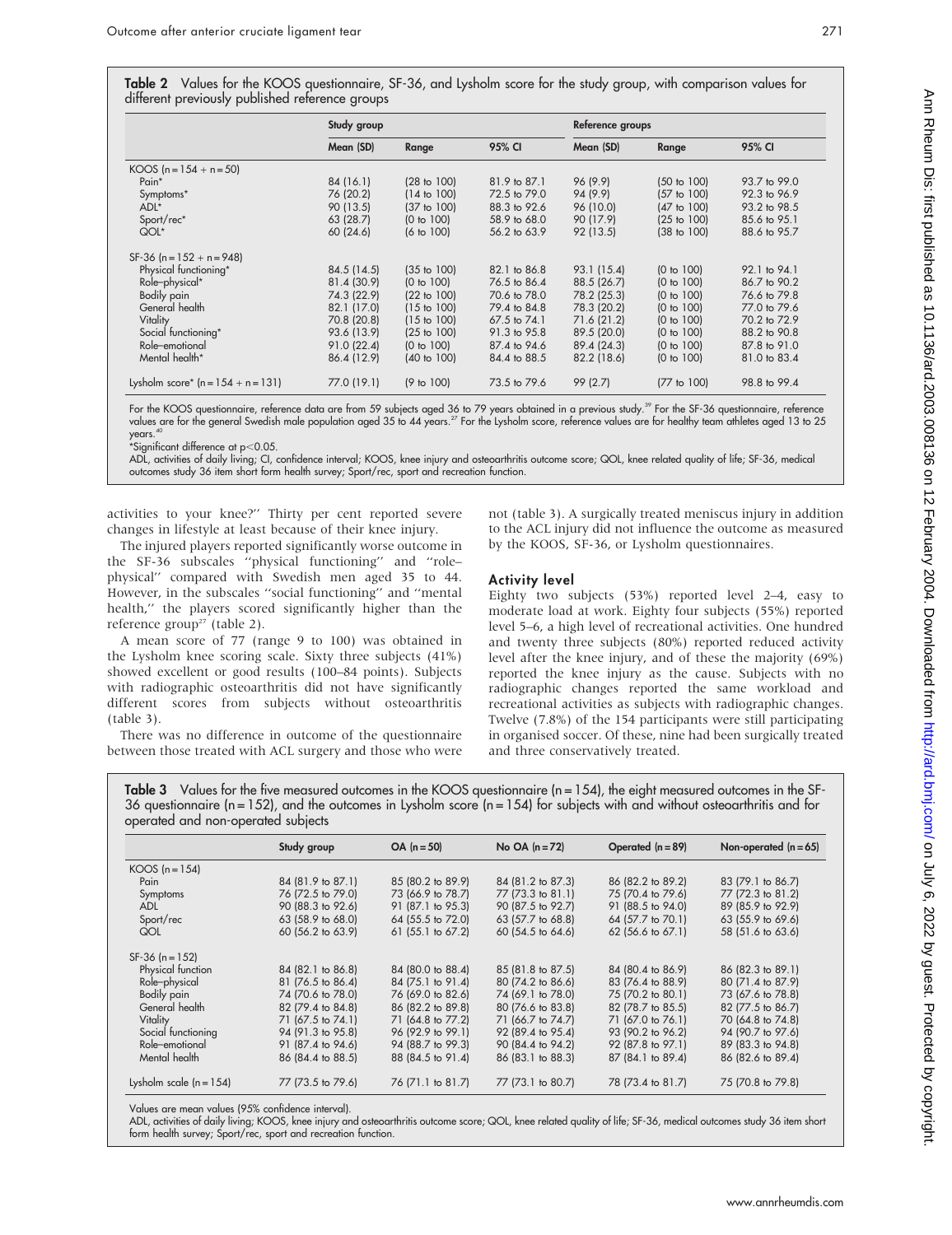The purpose of this report was to identify the consequences of an ACL tear in a cohort of male soccer players 14 years after the initial injury with respect to radiographic knee osteoarthritis, activity level, and patient related symptoms. The cohort was from the Swedish population of soccer players. They have all been followed for 14 years after the initial injury, with specific follow ups after three and seven years. The results reflect the severe consequences of an ACL injury in middle aged male former soccer players. Nearly 80% of the cohort had significant radiographic changes in the knee, and more than 40% fulfilled the criteria for definite radiographic osteoarthritis. The majority suffered from knee symptoms affecting their knee related quality of life.

Most studies describe only radiographic knee osteoarthritis, but in the present study the patient relevant outcome was taken into consideration. We also analysed the patient relevant outcome and activity level in relation to the radiographic knee osteoarthritis.

This is a nationwide study of ACL injuries in Swedish male soccer players. All players were injured in 1986, and the cohort was identified in 1989. They were previously followed up in 1993.<sup>12</sup>

A limitation of the study was the response rate. Of 205 male soccer players located, 75% responded to the questionnaires, but of these, 36 did not accept the invitation to radiographic examination. Of all 238 male soccer players with an ACL injury in 1986, 122 (51%) consented to have a radiograph taken in 2000. This may constitute a selection bias, with an increased interest in participating in the study if symptoms from the knee joint were present. However, the information from the questionnaires did not support the theory that the group who did not have radiographs taken had less or more knee symptoms than the group who had radiographs taken.

The treatment of the subjects with or without surgery was not randomised, limiting the interpretation of differences, or lack of differences, between these groups.

There are difficulties in comparing studies with regard to osteoarthritis prevalence, mainly because of factors such as different radiographic techniques and classifications. There can also be differences in patient material and in the time of follow up. This study is unique, as all subjects have been followed during the same span of time. The results are in agreement with other studies on osteoarthritis after an ACL injury.<sup>14 29 30</sup>

Male soccer players have an increased risk of knee osteoarthritis.<sup>29 31-33</sup> Injuries to the menisci and cruciate ligaments are believed to be the main reason for this, but also when injuries are excluded, a relation between elite soccer and osteoarthritis persists.<sup>32</sup> This means that a player who returns to soccer after an ACL injury has an even higher risk of osteoarthritis, both because of the soccer itself and because of the injury. Kohatsu and Schurman reported in a case–control study that osteoarthritis cases were almost five times more likely to have had a significant knee injury than the controls.<sup>1</sup> The natural course of an ACL injury in relation to the risk of developing osteoarthritis is not known. Further research is required to understand the different mechanisms whereby some individuals develop osteoarthritis and others do not. Sensitive instruments are needed to monitor the process, such as magnetic resonance imaging with specific sequences or biomarkers. Our study has not covered these issues.

Our study population reported similar symptoms to patients on the waiting list for ACL reconstruction—for example, pain and functional limitations.<sup>24</sup> However, our population with chronic ACL injury reported a better knee related quality of life than the group with an acute tear, possibly because of reduced activity level and an acceptance of their reduced knee function.<sup>23</sup> <sup>24</sup>

This study cohort was followed up in 1993, seven years after their index injury.12 At this time, 49 subjects (32%) were still participating in organised soccer, compared with 12 (7.8%) in the present 14 year follow up. One reason for this is that as the subjects get older they have families and have less time for soccer.

At the 14 year follow up the subjects reported better knee function than they did at the seven year follow up: a mean score of 77 (range 9 to 100) was obtained in the Lysholm knee scoring scale in the present follow up, compared with 66 (4 to 100) in the seven year follow up. Sixty three subjects in the present study (41%) reported excellent or good results (100 to 84 points) compared with 49 (32%) at the seven year follow up. Perhaps the reason for this is that most subjects had stopped playing soccer and that they had learned to live with their knee problems.

There was no detectable difference in the prevalence of osteoarthritis or symptoms between subjects who had undergone knee surgery and those who had not. This finding was expected as there are no published data supporting a preventive effect of reconstructive ACL surgery against osteoarthritis. On the contrary, a study by Daniel et al in 1994 showed a trend towards a greater prevalence of osteoarthritis in surgically treated than in non-surgically treated patients.<sup>34</sup> An increased ability to return to soccer following surgical reconstruction may be disadvantageous with regard to the risk for developing knee osteoarthritis.<sup>32</sup> Subjects with an ACL rupture and a meniscus tear had a higher prevalence of radiographic osteoarthritis than those with an isolated ACL rupture. This was as expected and in accordance with other studies.<sup>35</sup> 36</sup>

The need for osteotomy and knee arthroplasty will arise well before the age of 50 in many of the subjects in this cohort. Considering that soccer is the most commonly played athletic game in the world, the risk of a latent and growing group of osteoarthritis patients is high. For this group of young people of working age, the indirect costs at an individual level, and also for society, will be considerable. Thus the prevention of knee injuries appears to be very important to prevent soccer players from getting early osteoarthritis and knee related symptoms. The results of the present study, and of others<sup>14 30</sup> <sup>32</sup> <sup>37</sup> <sup>38</sup> that have shown significant radiographic osteoarthritis in young former soccer players, must be considered alarming.

### ACKNOWLEDGEMENTS

This study was supported by the Zoega Foundation, Swedish National Centre for Research in Sport, the Gorton Foundation, and the Medical Faculty of the University of Lund.

#### Authors' affiliations .....................

A von Porat, Department of Physical Therapy, Lund University Hospital, Lund, Sweden

E M Roos, Department of Orthopaedics, Lund University Hospital H Roos, Hospital of Helsingborg, Helsingborg, Sweden

### REFERENCES

- 1 Kohatsu ND, Schurman DJ. Risk factors for the development of osteoarthritis of the knee. Clin Orthop Rel Res 1990;261:242–6.
- 2 Felson DT. The course of osteoarthritis and factors that affect it. Osteoarthritis Cartilage 1993;19:607–15.
- 3 Felson DT, Lawrence RC, Dieppe PA, Hirsch R, Helmick CG. Osteoarthritis: the disease and its prevalence and impact. Ann Intern Med 2000;133:635–46.
- 4 **Sandmark H**, Vingård E. Sports and risk tor severe osteoarthritis of the knee.<br>Scand J Med Sci Sports 1999;**9**:279–84.
- 5 Cooper C, Snow S, McAlindon TE, Kellingrey S, Stuart B, Coggon D, et al. Risk factors for the incidence and progression of radiographic knee osteoarthritis. Arthritis Rheum 2000;43:995-1000.